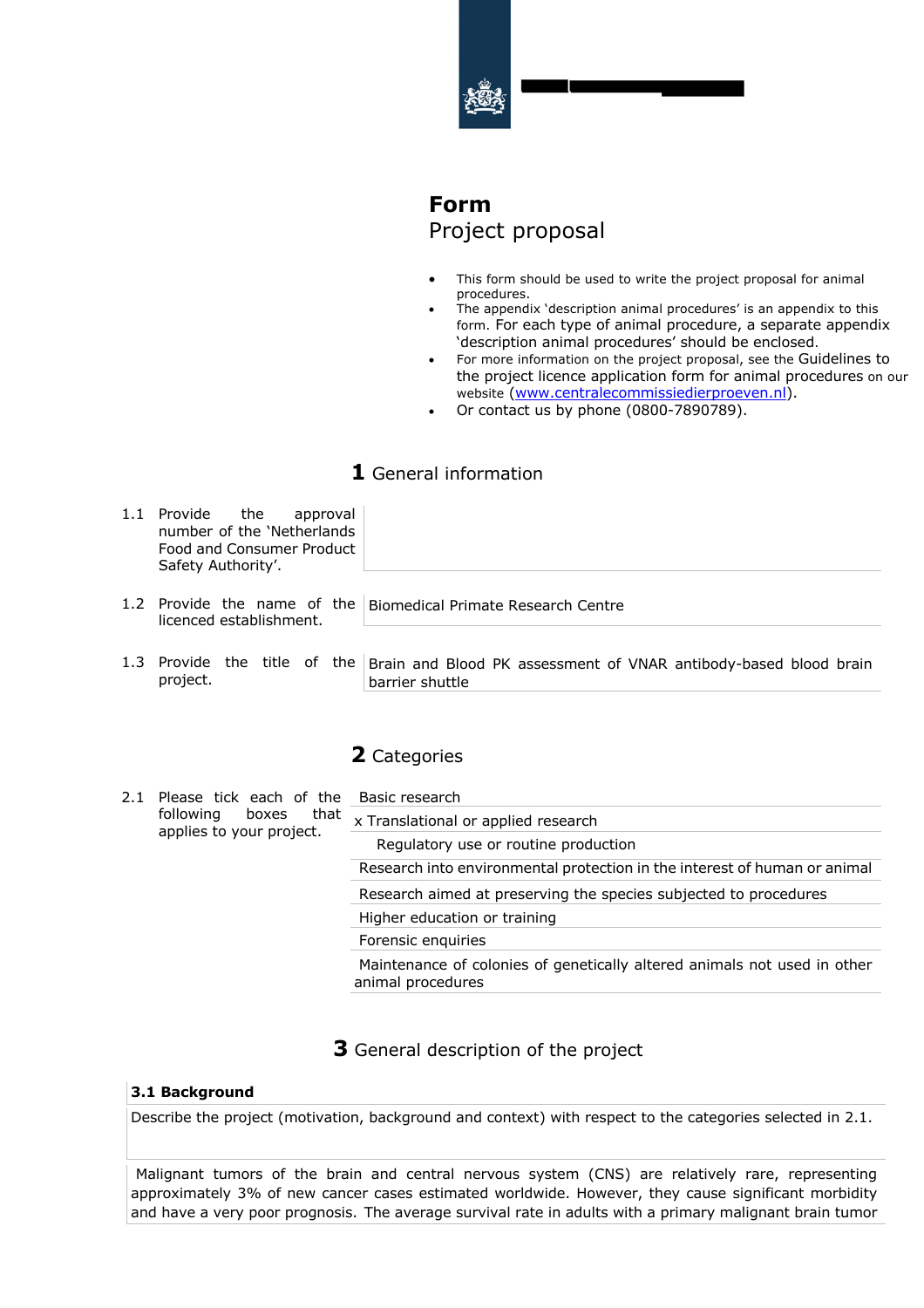is only 34.7%. Glioblastoma is the most common and aggressive malignant brain tumor, and the treatment options are very limited (1). The current five-year survival rate is only 4% in patients aged 55-64. In children and adolescents, primary brain tumors are the leading cause of cancer-related death, surpassing leukemia. Additionally, most cancers that arise in other organs of the body have the ability to metastasize to the brain. An estimated 24-45% of all cancer patients have brain metastases, which is associated with poor survival and high morbidity. Consequently, brain cancer remains an area of urgent and unmet medical need.

Antibodies that specifically target certain antigens on tumor cells have proven to be highly effective in the treatment and/or eradication of a variety of highly malignant forms of cancers. However, many potential antibody therapies are not effective in brain cancer, largely because they are unable to cross the bloodbrain barrier (BBB) (2). Recently, the use of single domain variable new antigen receptor domain (VNAR) antibodies as BBB shuttles that can deliver therapeutic antibodies showed brain-specific, best-in-class, robust parenchymal penetration in mice (3). VNAR domains are the smallest naturally occurring antibodies that can be combined with monospecific therapeutic antibodies to develop bispecific agents to be transported over the BBB and target cancer cells. Also other compounds that do not easily penetrate the BBB, such as specific enzymes, growth factors or antisense oligonucleotides can be coupled to VNAR and translocated over the BBB into the brain to potentially treat a variety of disorder. Importantly, there are significant differences in receptor-mediated transport between distantly related species that preclude the direct translation of these mouse studies to humans. Quantitative proteomic studies have shown that there are major differences in the expression of BBB transporters between rodent and human, however the profile is nearly identical between primates (macaque/marmoset/human) (4-7).

Various in vitro screens have been developed to identify antibodies that bind to BBB receptors. However, there is currently no in vitro transcytosis system that can predict the transport over the BBB in vivo or serve as a reliable in vivo model. For instance, many antibodies to the transferrin receptor selected in vitro have adverse effects in vivo because they interfere with function in vivo by either blocking transport of the endogenous ligand or targeting the receptors for lysosomal degradation. In our previous studies (license

20185885), VNAR phage display libraries were constructed and preselected on transferrin in vitro. Subsequently, these libraries were injected into macaques in order to identify highly potent binders that can cross the BBB without competing with transferrin or disrupting the receptor. After perfusion (and terminal anesthesia) the brain was removed and fractionated to recover the phage particles expressing the specific VNAR from the brain parenchyma. Based on the first results in these studies several promising VNAR candidates that were able pass the BBB without any side-effects were identified. Using novel antibody selection methods, a highly efficient BBB transporter based on VNAR antibody was developed and its brain penetration potential was confirmed in macaques. The antibody named TXP1 (aka H01) showed specificity to human and monkey Transferrin Receptor protein 1 (TfR1) in vitro and no binding to mouse or rat TfR1 was observed. When next tested in macaques (license 20185885), it showed highly efficient brain delivery reaching 4nM concentration in the brain at 20-hour timepoint when injected at 1.35mg/kg dose (Figure 1). VNAR isotype antibody (G12) was used as negative control and showed brain levels at 0.1- 0.2nM concentration what was expected from antibodies lacking BBB shuttling capability. TXP1 brain exposure over negative control (G12) reached up to 35-fold increase in hippocampus and midbrain regions (Figure 2). CSF analysis showed only modest difference of TXP1 over G12 with 2.5-fold increase indicating that the brain delivery was mediated via BBB rather than brain cerebrospinal fluid (CSF) barrier (BCSFB). Importantly, this observation showed that CSF cannot serve as a reliable surrogate for brain exposure, which was a question under 20185885 in order to replace the need to obtain brain tissue for analysis of penetration. Brain to plasma ratios presented as percentage showed approximately 2.1-2.6% for brain regions and 0.4% for CSF for TXP1 molecule and only up to 0.1% for the negative control (Figure 3). In comparison to BBB shuttles currently undergoing clinical evaluation, TXP1 shows approximately 20-fold dose advantage, which is a major improvement that will be translated to significant increase in efficacy when tested with a therapeutic payload (8). 20185885), VNAR phage display libraries were constructubs<br>equently, these libraries were injected into macaques in<br>an cross the BBB without competing with transferrin or dis<br>rrminal anesthesia) the brain was removed and fr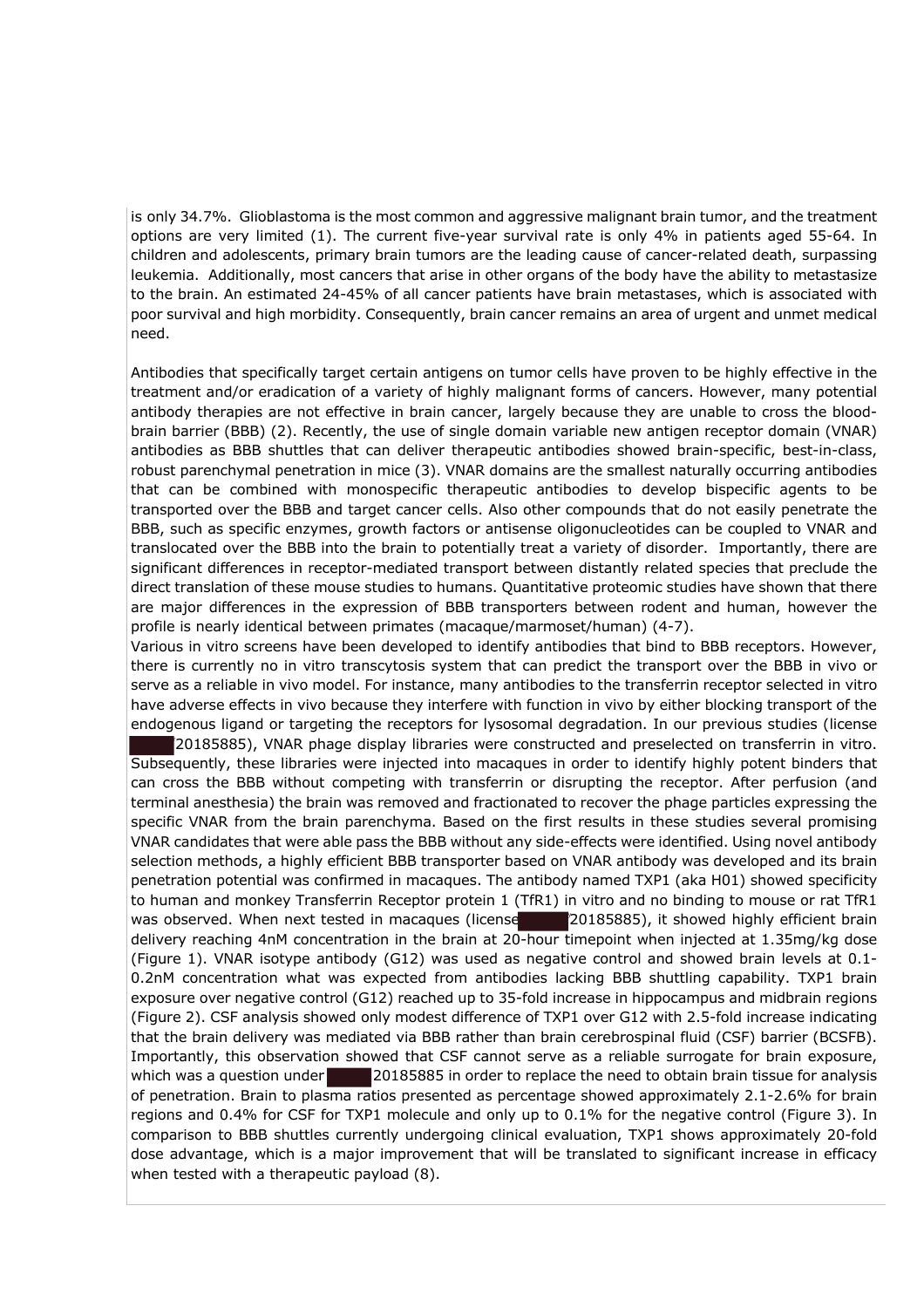Further pre-clinical evaluation in NHP to fully characterize TXP1 is needed to determine the selection of the the optimal dosing regimes will be determined. This includes amongst others the determination of optimal administration levels, the subsequent values in blood and the clearance rates, the amounts that can enter the brain and the need and consequences of repeated administration to analyze if steady-state levels can be obtained. These data are essential for the decisions on further development of TXP1 for clinical applications. These data are essential for further development of TXP1. It is expected that the data obtained in this project are sufficiently predictive for the PK of potential future therapeutics based on TXP1.



Figure 1. TXP1 and G12 concentrations in NHP brain, CSF and plasma at 20-hour timepoint upon single dose injection at 1.35mg/kg.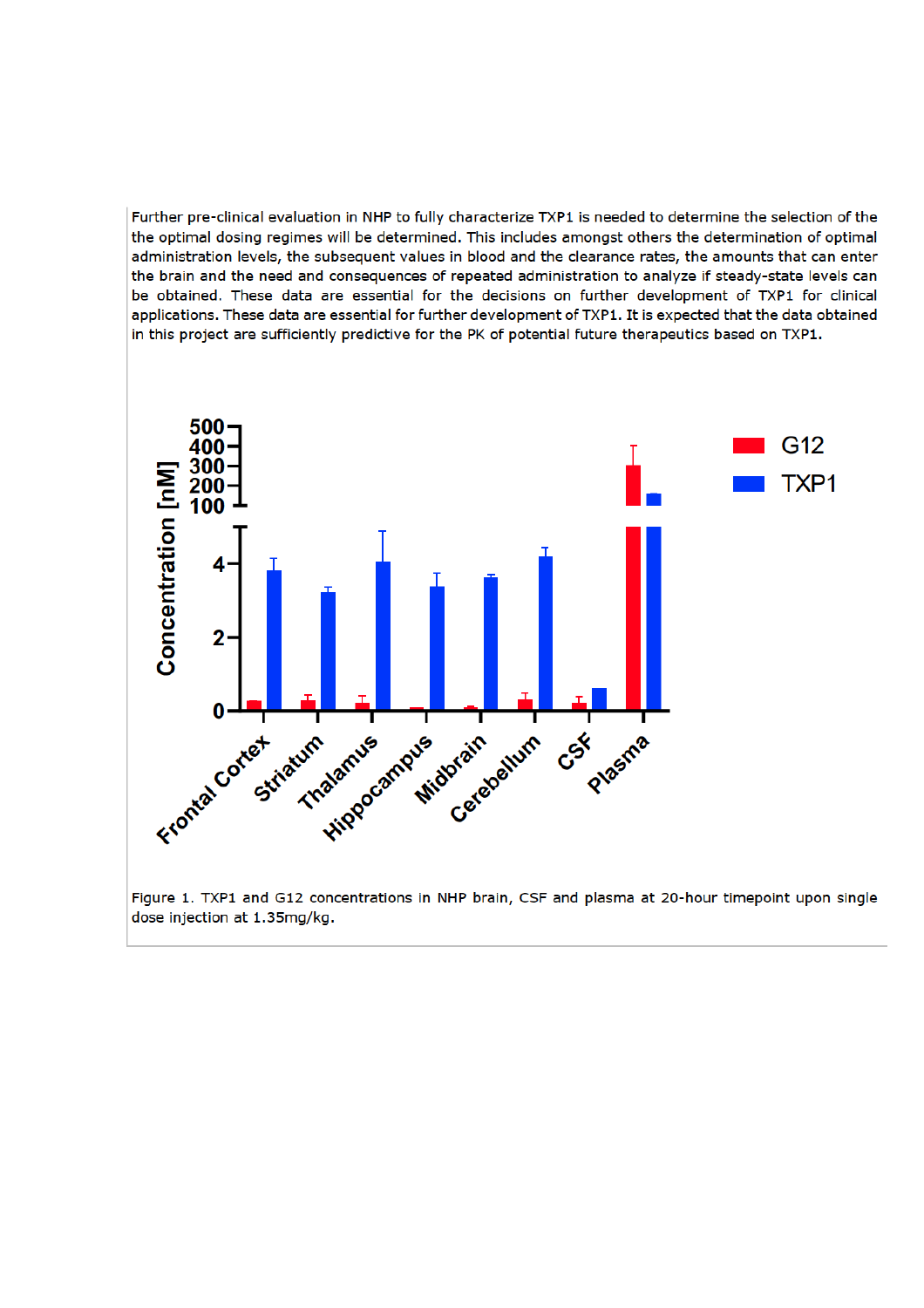





- 1. Sastry RA. et al, 2018. The impact of surgery on survival after progression of glioblastoma: a retrospective cohort analysis of the contemporary patient population. J. Clin Neurosci S0967-5868: 31541.
- 2. Sousa F. et al, 2018. Therapeutic monoclonal antibodies delivery for the glioblastoma treatment. Adv Protein Chem Struct Biol 112:61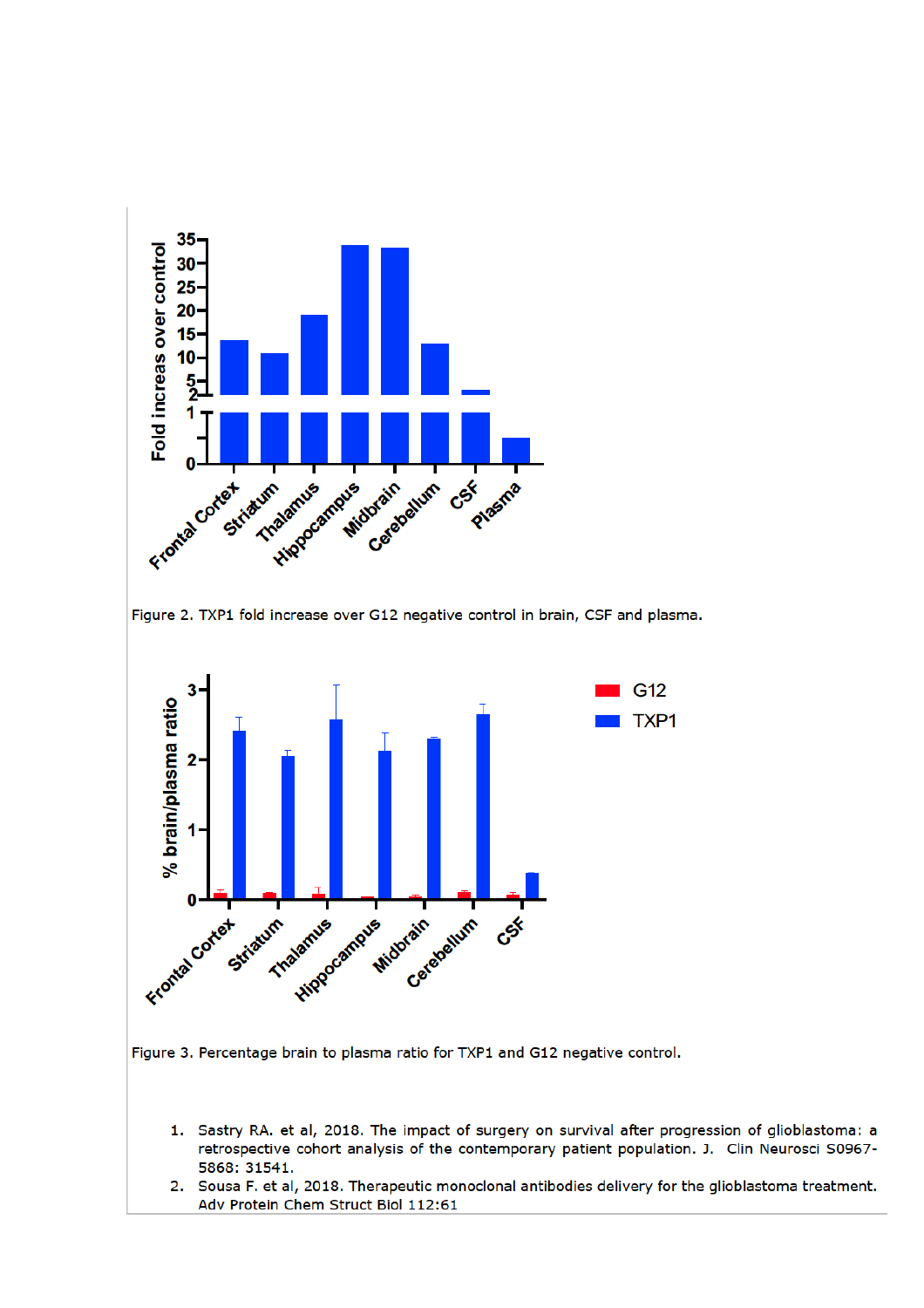- 3. Stocki, P., et al., Blood-brain barrier transport using a high affinity, brain-selective VNAR antibody targeting transferrin receptor 1. FASEB J, 2021. 35(2): p. e21172.
- 4. Uchida Y. et al. 2011, Quantitative targeted absolute proteomics of human blood-brain barrier transporters and receptors. J Neurochem 117:333
- 5. Hoshi Y et al. 2013. Quantitative atlas of blood-brain barrier transporters, receptors, and tight junction proteins in rats and common marmosets. J Pharm Sci 102:3343.
- 6. Syvänen S. et al. 2009. Species differences in blood-brain transport of three positron emission tomography radioligands with emphasis on P-glycoprotein transport. Drug Metabolism and Disposition 37:635.
- 7. Ito K. Et al. 2011. Quantitative membrane protein expression at the blood-brain barrier of adult and younger cynomolgus monkeys. J Pharm Sci 100:3939.
- 8. Kariolis, M.S., et al., Brain delivery of therapeutic proteins using an Fc fragment blood-brain barrier transport vehicle in mice and monkeys. Sci Transl Med, 2020. 12(545).

### **3.2 Purpose**

3.2.1 Describe the project's immediate and ultimate goals. Describe to which extent achieving the project's immediate goal will contribute to achieving the ultimate goal.

• If applicable, describe all subobjectives

The primary objective of this project is to characterise pharmacokinetic (PK) profile of TXP1 in blood and brain in a series of experiments. It is critically important to understand the PK profile for further clinical translation, so the most optimal dosing regimen can be proposed.

The ultimate goal of this project is to develop new effective therapies against brain cancer using TXP-1 conjugated to therapeutic antibodies

3.2.2 Provide a justification for the project's feasibility.

3.2.3 Are, for conducting this project, other laws and regulations applicable that may affect the welfare of the animals and/or the feasibility of the project?

x No

Yes > Describe which laws and regulations apply en describe the effects on the welfare of the animals and the feasibility of the project.

### **3.3 Relevance**

3.3.1 What is the scientific and/or social relevance of the objectives described above?

This project addresses currently unmet clinical need of combating brain diseases, e.g. brain tumours. There are currently limited treatment possibilities for these devastating cancers and new treatment possibilities are therefore of major social importance. This project will be instrumental to characterise brain and blood PK of TXP1 antibody for further clinical translation. TXP1 BBB transporter can be used as a universal brain delivery shuttle for numerous payloads such as monoclonal antibodies, enzymes, growth factors, antisense oligonucleotides, toxins and small molecules. The therapeutic potential spans from oncology to multiple CNS disorders, which currently remain untreatable.

3.3.2 Who are the project's stakeholders? Describe their specific interests.

The stakeholders from this project can be subdivided into four groups (I) the patients (II) the establishment license holder, (III) the experimental animals and (IV) the industry.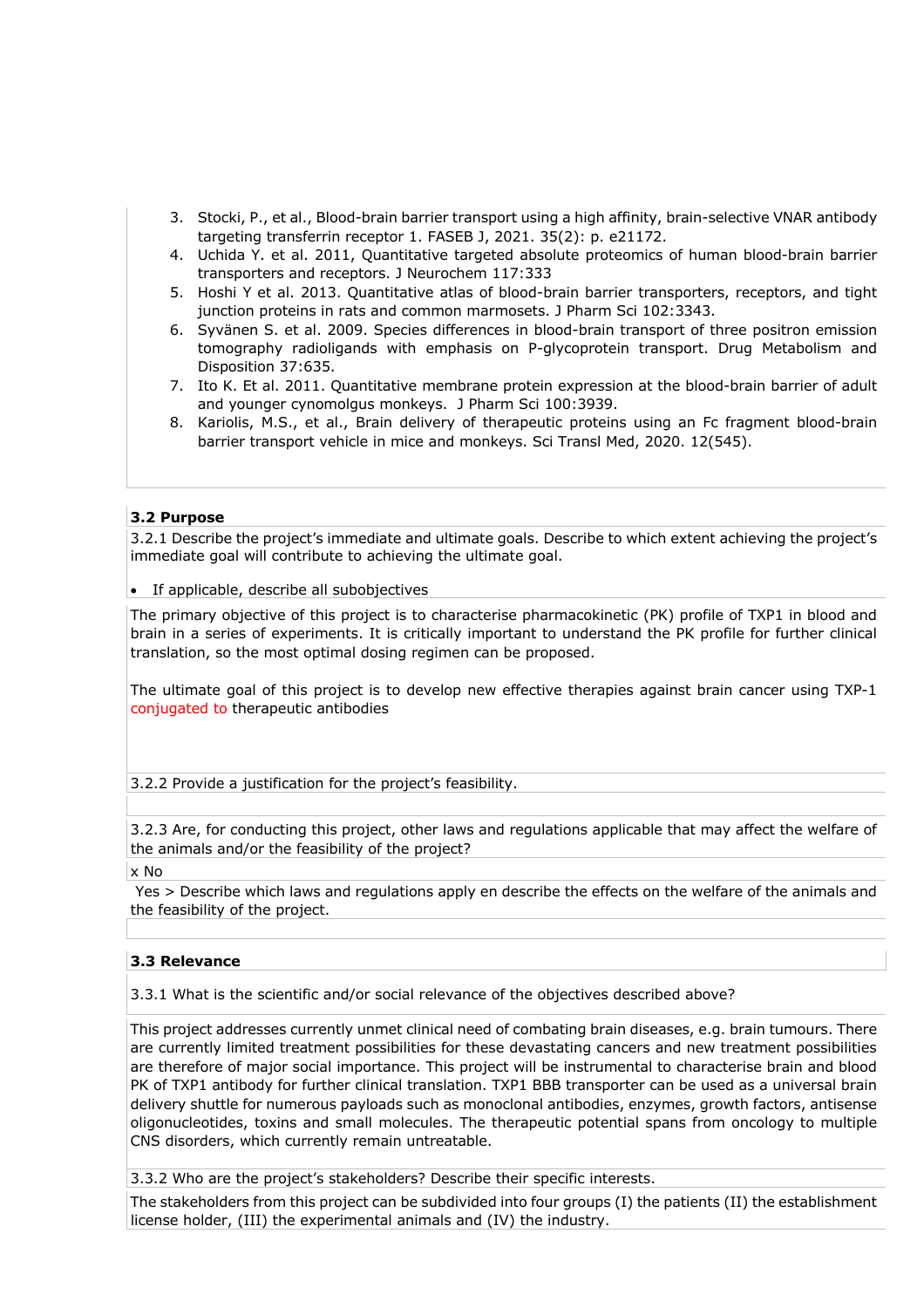The patients (I) will benefit from the novel therapies that could be developed based on the outcomes of the present project.

The establishment licence holder (II) will benefit by acquiring new knowledge and insights allowing scientists to use this new knowledge and insights for scientific and educational purposes. Additionally, the newly acquired knowledge may be extrapolated by scientists towards other scientific fields of expertise to make groundbreaking discoveries.

The animals (III) are stakeholders as they are used for this research plan. Animals have the right to be protected from discomfort caused by this research Due to this, it is of great importance that the total number of animals during this research is as low as possible with the least possible discomfort without jeopardizing the scientific foundation of this research plan.

The industry will gain due to the possibility to market new therapies when the compounds are successful.

#### **3.4 Strategy**

3.4.1 Provide an overview of the overall design of the project (strategy). If applicable, describe the different phases in the project, the coherence, the milestones, selection points and decision criteria.

To assess the applicability of this compound for further development for new therapies against brain cancer, PK studies in blood (appendix 1) and brain (appendix 2) will be performed in parallel. Nonterminal experiments will be used for blood PK assessment, whereas brain PK assessment would require terminal experiments. The PK of TXP1 will be evaluated against an isotype control antibody (G12) (see also 3.4.2, justification).

The minimal dose that maximizes brain exposure will be established. In single-dose escalation study for blood PK the dose with minimal target mediated drug disposition (TMDD; binding of the compound to its receptor) effect over extended time is determined. No TMDD effect would be indicative of the receptor saturation point. Dosing above receptor saturation point would assure extended blood presence, thus providing enough TXP1 in the circulation for sustained brain penetration. That dosing strategy would assure maximal brain exposure over extended time, which is critical for therapeutic delivery and maximizing efficacy.

To correctly establish dose dependent blood PK from both distribution and elimination phases an extended sampling for up to 4 weeks is required. For a single-dose escalation blood PK study maximal 3 doses will be tested (selection based on our earlier results, e.g. 1.35, 6.75 and 13.5mg/kg). Two doses, the highest and lowest, will be tested first. Based upon these data, an intermediate dose might be added retrospectively. This will only be done if necessary to generate a robust data set (Go/No Go).

Brain PK/PD studies could be performed simultaneously with blood PK studies in the same animal but this would result in an increase in the total number of animals in terminal experiments. The proposed experimental scheme is designed to reduce the number of terminal experiments. To establish brain penetration and distribution in the brain it is assumed that this can be done with a single dose and two or three timepoints within a period of within 1 week (in contrast to blood PK, see above). Therefore, the brain PK study will be done independently of the single dose blood PK to limit the number of animals that need to be euthanized. Animals will be injected with an elevated dose of e.g. 6.75mg/kg that is 5-fold higher to the original experiment (Figure 1) in order to increase the saturation point of the transporter receptor and maximise the brain exposure. Based upon our initial data it is not expected that the compounds will induce any side-effects. Initially, two terminal timepoints will be studied, day 1 and e.g. day 5. The data from day 1 will be used to model receptor saturation point upon dose increase together with the data generated in our previous study. The data from both days will be used to estimate brain half-life ( $T_{1/2}$  brain) and brain AUC as a measure of brain exposure. These data will be used to estimate brain half-life  $(T_{1/2}$  - brain) and brain AUC as a measure of brain exposure. Also additional blood samples might be obtained to analyse blood PK during this initial time-period and dose and to compare the results with the blood PK data set obtained in the blood PK study.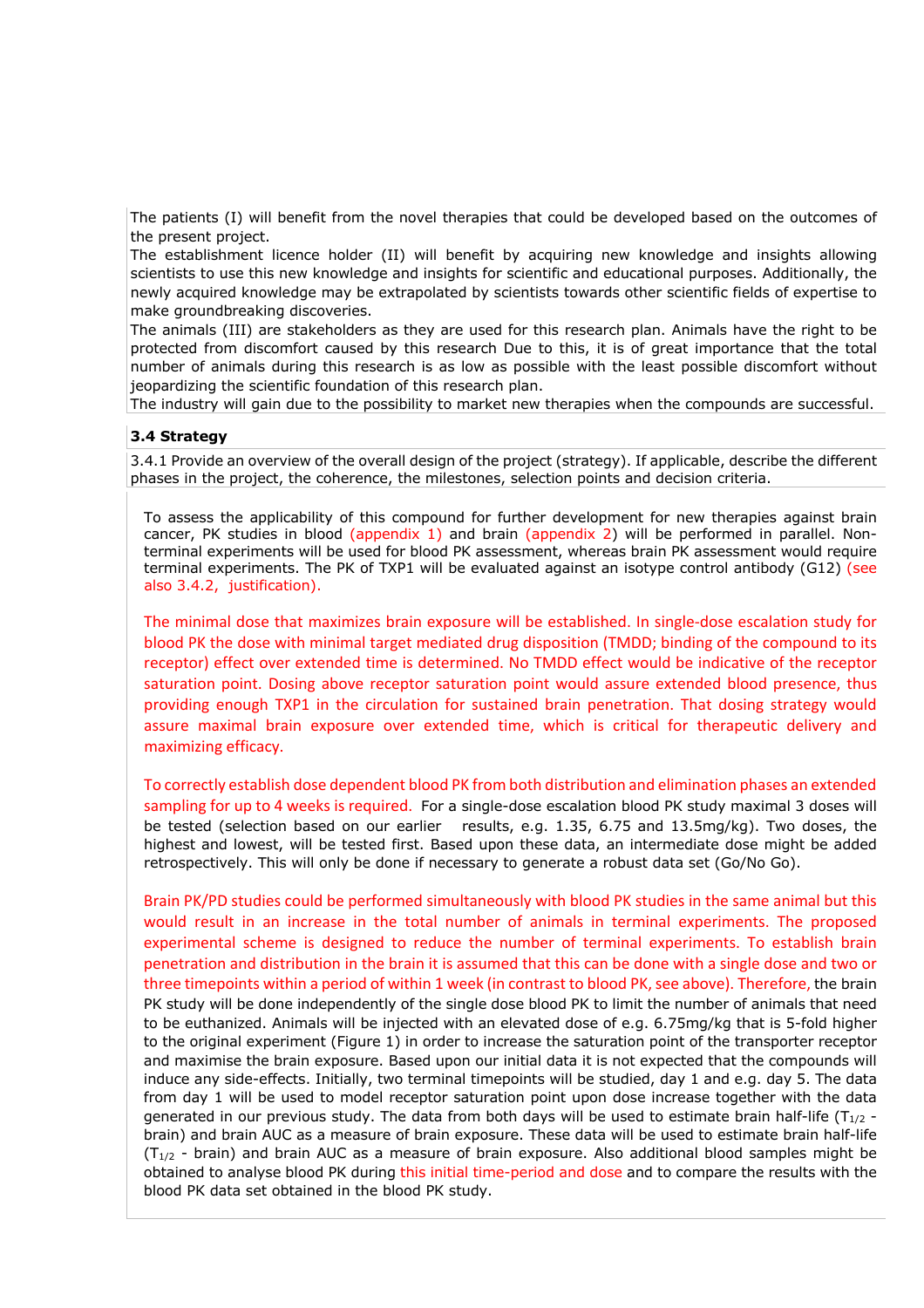Go/No Go: Depending on the results of the first brain PK study, an additional timepoint (depending on first data between 2-14 days might be added for further investigation of brain PK. This will only when this is necessary to obtain a robust data set and upon revision of the initial data set.

To analyse tissue biodistribution of TXP1 versus isotype control (G12) also other organs as well as blood and CSF will be collected from animals that have been sacrificed (brain PK study). Such analysis will answer the organ specificity of TXP1 and also maximally utilise the animals sacrificed in the study.

Based upon the evaluation of single-dose blood PK and the brain PK data it can be envisioned that the most optimal dosing strategy for maximal, sustained brain exposure (expressed as AUC for brain) might require a subsequent dose to maintain the targeted receptor saturation for maximal brain transport. Depending on the blood clearance data obtained in the single dose study, the timepoint for this second dose is expected to be between 1 and 7 days after a first dose. This study will only be conducted after evaluation of the single-dose blood PK and brain PK data iand when these data indicate that this twodose regime will be required for maximal brain transport and targeted receptor saturation (Go/No Go).

#### 3.4.2 Provide a justification for the strategy described above.

To establish the kinetics of the compounds and determine the optimal delivery into the brain, both blood PK and brain PK data are needed. Therefore, the data from blood and brain PK will be analyzed in tandem in order to provide a comprehensive PK data set. Both blood and brain PK studies are needed to establish different parameters e.g. blood half-life ( $T_{1/2}$  - blood) for distribution and elimination phase, dose- and time-dependent clearance, dose-dependent plasma exposure (AUC - blood),and dose-dependent median residence time (MRT) for blood and brain half-life (T<sub>1/2</sub> - brain), brain saturation profile (Time to C<sub>max</sub>). Because a full blood profile must be obtained, blood and brain PK can not be studied in the same animals

The control antibody, G12 is a non-binding antibody of similar structure and molecular weight to TXP1, which blood PK and clearance is not affected by a target engagement, thus TMDD. Consequently, G12 blood PK profile is used as a reference for TXP1 dose dependent clearance rate, TMDD and receptor saturation point. For terminal brain PK studies, the use of G12 will be limited to essential experiments only. However, it is critical to have a reference antibody to conclusively show the advantage of BBB shuttles such as TXP1. In addition to absolute quantification, the data will be presented as relative increase in the brain of TXP1 over negative control G12. The advantage of relative comparison is that it cannot be distorted by quantification method itself, therefore it is critical for the evaluation of TXP1.

Various go/no decision points are included in order to minimize the number of animals needed i.e. for blood PK and for brain PK first two doses are analysed and only when needed for a robust data set a third dose is added.

This study aims at establishing the minimal dose that would maximize brain exposure. In the dose escalation study for blood PK we expect to determine the dose with minimal target mediated drug disposition (TMDD) effect over extended time. No TMDD effect would be indicative of the receptor saturation point. Dosing above receptor saturation point would assure extended blood presence, thus providing enough TXP1 in the circulation for sustained brain penetration. That dosing strategy will assure maximal brain exposure over extended time, which is critical for therapeutic delivery and maximizing efficacy. Blood PK cannot fully replace brain PK because levels of TXP1 in the brain also depend on penetration rate and distribution and elimination in the brain itself.

Ideally blood sampling could be performed in brain PK studies at several timepoints preceding the final termination to establish the whole distribution and elimination phase of the compound. However, to correctly establish dose dependent blood PK from both distribution and elimination phases a sampling for up to 4 weeks is required. Blood sampling after the first week post-dosing is only once weekly for up to 4 weeks in total. To limit the number of animals used in terminal studies, the blood PK (appendix 1) and brain PK (appendix 2) are done separately. Brain PK requires a terminal study which would limit the